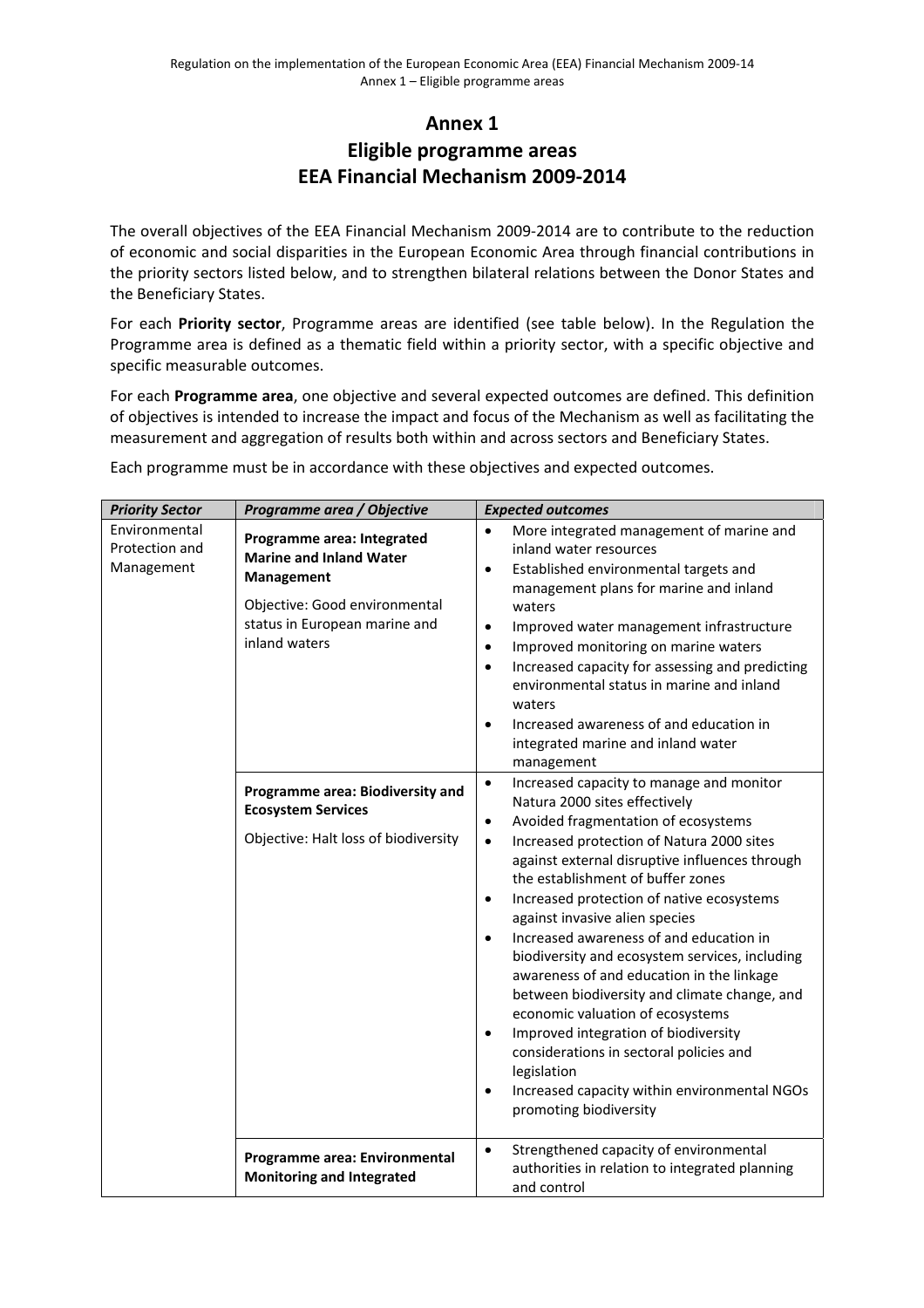| <b>Priority Sector</b>                    | Programme area / Objective                                                                                                                                                  | <b>Expected outcomes</b>                                                                                                                                                                                                                                                                                                                                                                                                                                                                                                                             |
|-------------------------------------------|-----------------------------------------------------------------------------------------------------------------------------------------------------------------------------|------------------------------------------------------------------------------------------------------------------------------------------------------------------------------------------------------------------------------------------------------------------------------------------------------------------------------------------------------------------------------------------------------------------------------------------------------------------------------------------------------------------------------------------------------|
|                                           | <b>Planning and Control</b><br>Objective: Improved compliance<br>with environmental legislation                                                                             | Improved environmental information on<br>$\bullet$<br>impact, status and trends<br>Increased exchange of information on<br>$\bullet$<br>environmental impact, status and trends<br>between Beneficiary States and other EU<br><b>Member States</b><br>Increased awareness of and education in<br>environmental monitoring and integrated<br>planning and control                                                                                                                                                                                     |
|                                           | Programme area: Reduction of<br><b>Hazardous Substances</b><br>Objective: Prevent injury and<br>adverse environmental effects<br>caused by chemicals and<br>hazardous waste | Strengthened capacity to enforce and<br>$\bullet$<br>implement EU chemicals and hazardous waste<br>legislation<br>Increased industry compliance with EU<br>$\bullet$<br>chemicals and hazardous waste legislation<br>Developed strategies for authorities'<br>$\bullet$<br>management of hazardous waste<br>Improved monitoring of hazardous substances<br>$\bullet$<br>in the environment<br>Hazardous waste managed in an<br>environmentally sound manner<br>Increased awareness of and education in<br>$\bullet$<br>hazardous substances          |
| Climate Change<br>and Renewable<br>Energy | <b>Programme area: Energy</b><br><b>Efficiency</b><br>Objective: Reduced emissions of<br>greenhouse gases and air<br>pollutants                                             | Improved energy efficiency in buildings<br>$\bullet$<br>Increased energy efficiency in industry and the<br>$\bullet$<br>transport sector<br>Increased utilisation of excess heat<br>$\bullet$<br>Improved capacity at national, regional and<br>$\bullet$<br>local level to undertake energy-efficiency<br>measures<br>Increased awareness of and education in<br>energy efficiency                                                                                                                                                                  |
|                                           | Programme area: Renewable<br><b>Energy</b><br>Objective: Increased share of<br>renewable energy in energy use                                                               | A less carbon-dependent economy<br>$\bullet$<br>Increased renewable energy production<br>$\bullet$<br>Increased use of renewable energy in the<br>$\bullet$<br>transport sector<br>Increased feed-in of renewable energy to<br>$\bullet$<br>existing energy infrastructures<br>Developed strategies to improve the use of<br>$\bullet$<br>green investment schemes<br>Improved capacity at national, regional and<br>local level on renewable energy solutions<br>Increased awareness of and education in<br>$\bullet$<br>renewable energy solutions |
|                                           | Programme area: Adaptation to<br><b>Climate Change</b><br>Objective: Reduced human and<br>ecosystem vulnerability to climate<br>change<br>Programme area: Maritime Sector   | Developed systems for information exchange<br>$\bullet$<br>on climate change adaptation<br>Developed strategies and measures for<br>$\bullet$<br>adapting to a changing climate<br>Increased capacity to assess vulnerability to<br>$\bullet$<br>climate change<br>Increased awareness of and education in<br>$\bullet$<br>climate change adaptation<br>Measures taken to reduce greenhouse gas<br>$\bullet$                                                                                                                                         |
|                                           | Objective: Reduced emissions of                                                                                                                                             | emissions in the shipping sector                                                                                                                                                                                                                                                                                                                                                                                                                                                                                                                     |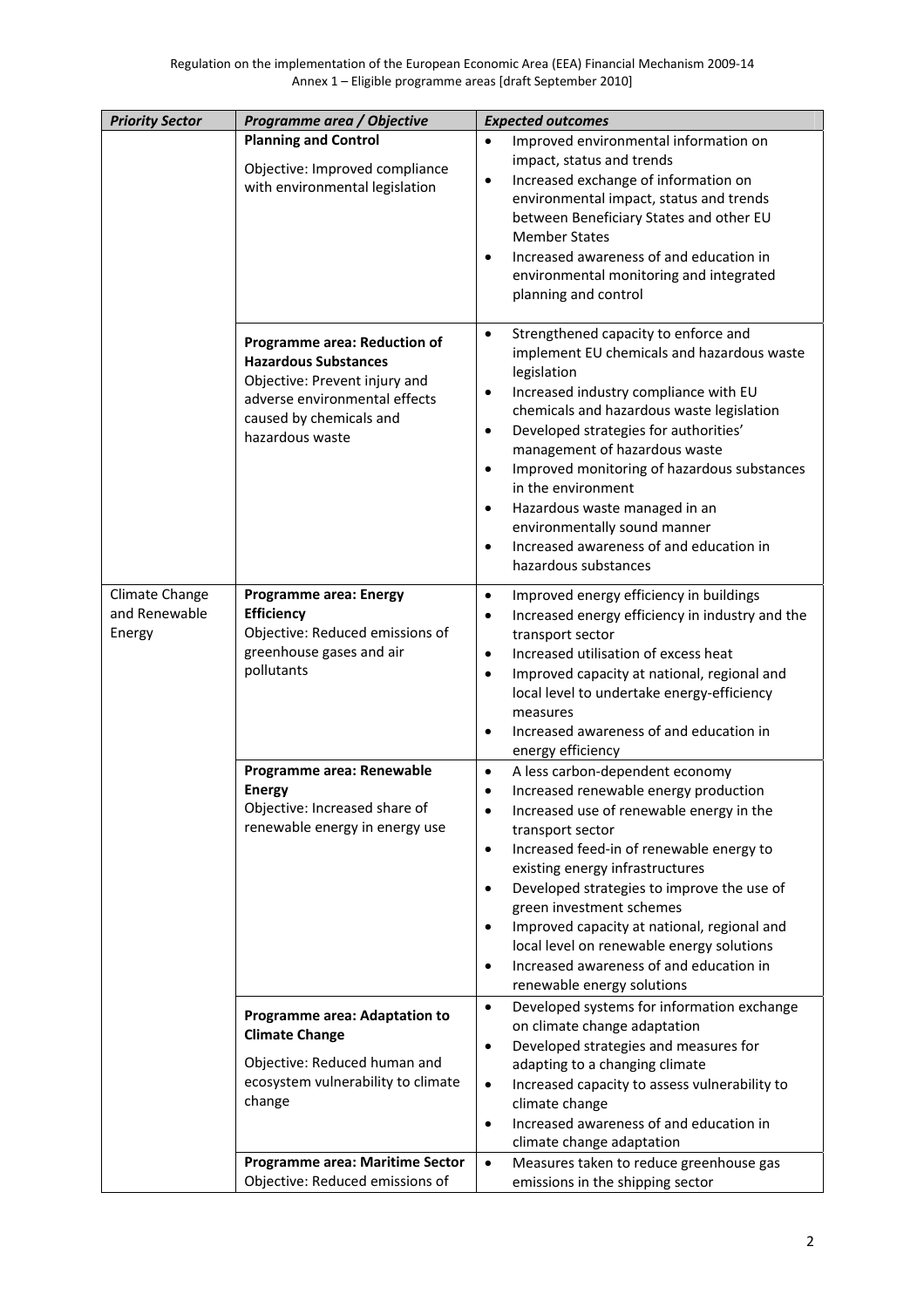| <b>Priority Sector</b>                    | Programme area / Objective                                                                                                                                                                                                                      | <b>Expected outcomes</b>                                                                                                                                                                                                                                                                                                                                                                                                                                                                                                                                                                                                                                                                                                                                                                                                                                                 |
|-------------------------------------------|-------------------------------------------------------------------------------------------------------------------------------------------------------------------------------------------------------------------------------------------------|--------------------------------------------------------------------------------------------------------------------------------------------------------------------------------------------------------------------------------------------------------------------------------------------------------------------------------------------------------------------------------------------------------------------------------------------------------------------------------------------------------------------------------------------------------------------------------------------------------------------------------------------------------------------------------------------------------------------------------------------------------------------------------------------------------------------------------------------------------------------------|
|                                           | greenhouse gases and air<br>pollutants from the maritime<br>sector                                                                                                                                                                              | Strengthened capacity of relevant authorities<br>$\bullet$<br>to implement climate change-related policy<br>elements<br>Increased awareness of and education in how<br>$\bullet$<br>to reduce emissions from ships                                                                                                                                                                                                                                                                                                                                                                                                                                                                                                                                                                                                                                                       |
| Climate Change<br>and Renewable<br>Energy | Programme area: Environmental<br>and Climate Change-related<br><b>Research and Technology</b><br>Objective: Strengthened<br>knowledge base on the<br>environment and climate change<br>and increased application of<br>environmental technology | Increased national and international knowledge<br>$\bullet$<br>base of the EEA programme areas on<br>environment and climate change<br>Increased development and application of<br>$\bullet$<br>technology that benefits the environment                                                                                                                                                                                                                                                                                                                                                                                                                                                                                                                                                                                                                                 |
| Civil Society                             | Programme area: Funds for Non-<br><b>Governmental Organisations</b><br>Objective: Strengthened civil<br>society development and<br>enhanced contribution to social<br>justice, democracy and sustainable<br>development                         | Active citizenship fostered<br>$\bullet$<br>Increased involvement of NGOs in decision-<br>$\bullet$<br>making processes with local, regional and<br>national governments<br>Cross-sectoral partnerships developed,<br>$\bullet$<br>particularly with government organisations at<br>local, regional and / or national level<br>Democratic values, including human rights,<br>$\bullet$<br>promoted<br>Advocacy and watchdog role developed<br>$\bullet$<br>Developed networks and coalitions of NGOs<br>$\bullet$<br>working in partnership<br>Strengthened capacity of NGOs and an enabling<br>$\bullet$<br>environment for the sector promoted<br>Increased contribution to sustainable<br>$\bullet$<br>development achieved<br>Provision of welfare and basic services to<br>$\bullet$<br>defined target groups increased<br>Empowerment of vulnerable groups         |
| Human and Social<br>Development           | Programme area: Children and<br><b>Youth at Risk</b><br>Objective: Improved well-being of<br>children and young people at risk                                                                                                                  | Laws, policies and measures in the field of<br>$\bullet$<br>children's and youth rights as enshrined in<br>relevant international instruments effectively<br>implemented<br>Quality of child welfare systems and protection<br>$\bullet$<br>measures effectively improved, relaying the<br>views of relevant stakeholders and society at<br>large through high quality and participatory<br>debate<br>Effective and efficient measures addressing<br>$\bullet$<br>vulnerable groups of children and youth facing<br>particular risks implemented<br>Instances of violence, abuse and exploitation<br>$\bullet$<br>against children and youth prevented and<br>tackled through high-impact implemented<br>measures<br>Policies and standards of intervention in the<br>$\bullet$<br>field of juvenile justice developed and<br>implemented in view to ensuring protection |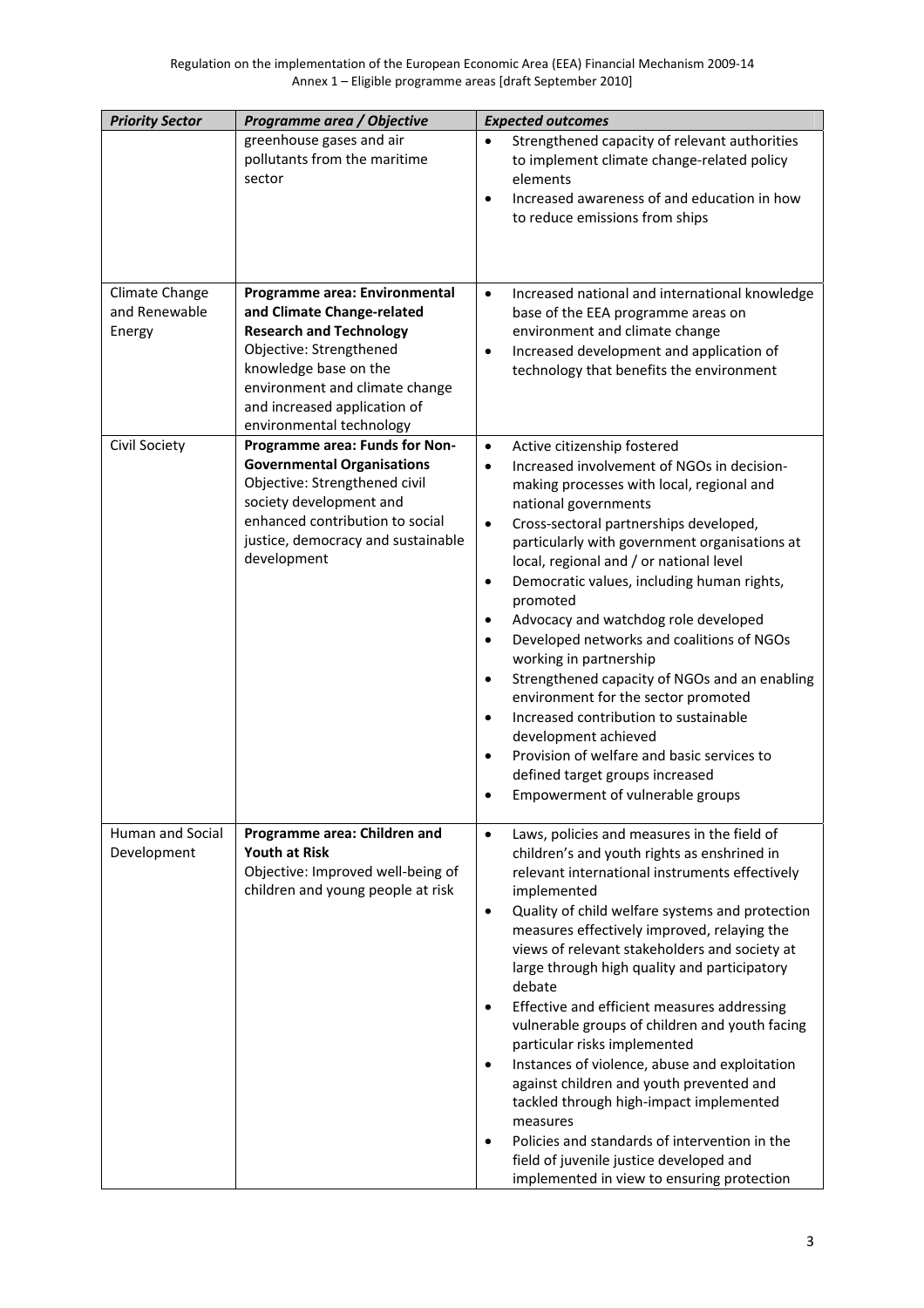| <b>Priority Sector</b> | Programme area / Objective                                                                                                                                                                                                                        | <b>Expected outcomes</b>                                                                                                                                                                                                                                                                                                                                                                                                                                                                                                                                                                                                                                                                                                                                                                                                                                                                                                                              |
|------------------------|---------------------------------------------------------------------------------------------------------------------------------------------------------------------------------------------------------------------------------------------------|-------------------------------------------------------------------------------------------------------------------------------------------------------------------------------------------------------------------------------------------------------------------------------------------------------------------------------------------------------------------------------------------------------------------------------------------------------------------------------------------------------------------------------------------------------------------------------------------------------------------------------------------------------------------------------------------------------------------------------------------------------------------------------------------------------------------------------------------------------------------------------------------------------------------------------------------------------|
|                        |                                                                                                                                                                                                                                                   | and securing full rights during detention and a<br>wide range of opportunities for young<br>offenders to re-integrate society created<br>Health and social care services provided to<br>$\bullet$<br>ensure equal access for children and youth                                                                                                                                                                                                                                                                                                                                                                                                                                                                                                                                                                                                                                                                                                       |
|                        | Programme area: Local and<br><b>Regional Initiatives to Reduce</b><br><b>National Inequalities and to</b><br><b>Promote Social Inclusion</b><br>Objective: Strengthened social and<br>economic cohesion at national,<br>regional and local levels | Regions and urban areas are cooperating in the<br>$\bullet$<br>fields of public and private services, and<br>business development and innovation, to<br>stimulate social and economic development<br>Regions are experiencing improvements<br>$\bullet$<br>particularly with respect to job creation and/or<br>improvement of access to public services<br>Local and regional authorities, as well as<br>$\bullet$<br>private and civil society actors, are developing<br>initiatives to strengthen anti-discriminatory<br>measures for groups vulnerable to social and<br>economic exclusion<br>Local and regional authorities are cooperating<br>٠<br>with private and civil society actors to<br>strengthen participation in decision-making<br>processes<br>Local and regional authorities are developing<br>٠<br>and modernising the public sector                                                                                               |
|                        | Programme area: Public Health<br><b>Initiatives</b><br>Objective: Improved public health<br>and reduced health inequalities                                                                                                                       | Reduced inequalities between user groups<br>$\bullet$<br>Developed resources for all levels of health<br>$\bullet$<br>care<br>Improved governance in health care<br>$\bullet$<br>Strengthened financing systems<br>$\bullet$<br>National health registries and health<br>$\bullet$<br>information systems, data management and<br>use improved<br>Improved access to and quality of health<br>services including reproductive and preventive<br>child health care<br>Improved access to and quality of health<br>$\bullet$<br>services for elderly people<br>Life-style related diseases prevented or<br>$\bullet$<br>reduced<br>Improved prevention and treatment of<br>$\bullet$<br>communicable diseases (including HIV/AIDS<br>and TB)<br>Improved mental health services<br>$\bullet$<br>Improved food safety and increased access to<br>$\bullet$<br>information about food safety and health for<br>consumers, public authorities and industry |
|                        | <b>Programme area: Mainstreaming</b><br><b>Gender Equality and Promoting</b><br><b>Work-Life Balance</b><br>Objective: Gender equality and<br>work-life balance promoted                                                                          | $\bullet$<br>Gender issues across policies and practices<br>mainstreamed<br>Awareness raised and research on gender<br>$\bullet$<br>issues promoted<br>Successful national policies and best practices<br>$\bullet$<br>on gender equality exchanged<br>Balance between work, private and family life                                                                                                                                                                                                                                                                                                                                                                                                                                                                                                                                                                                                                                                  |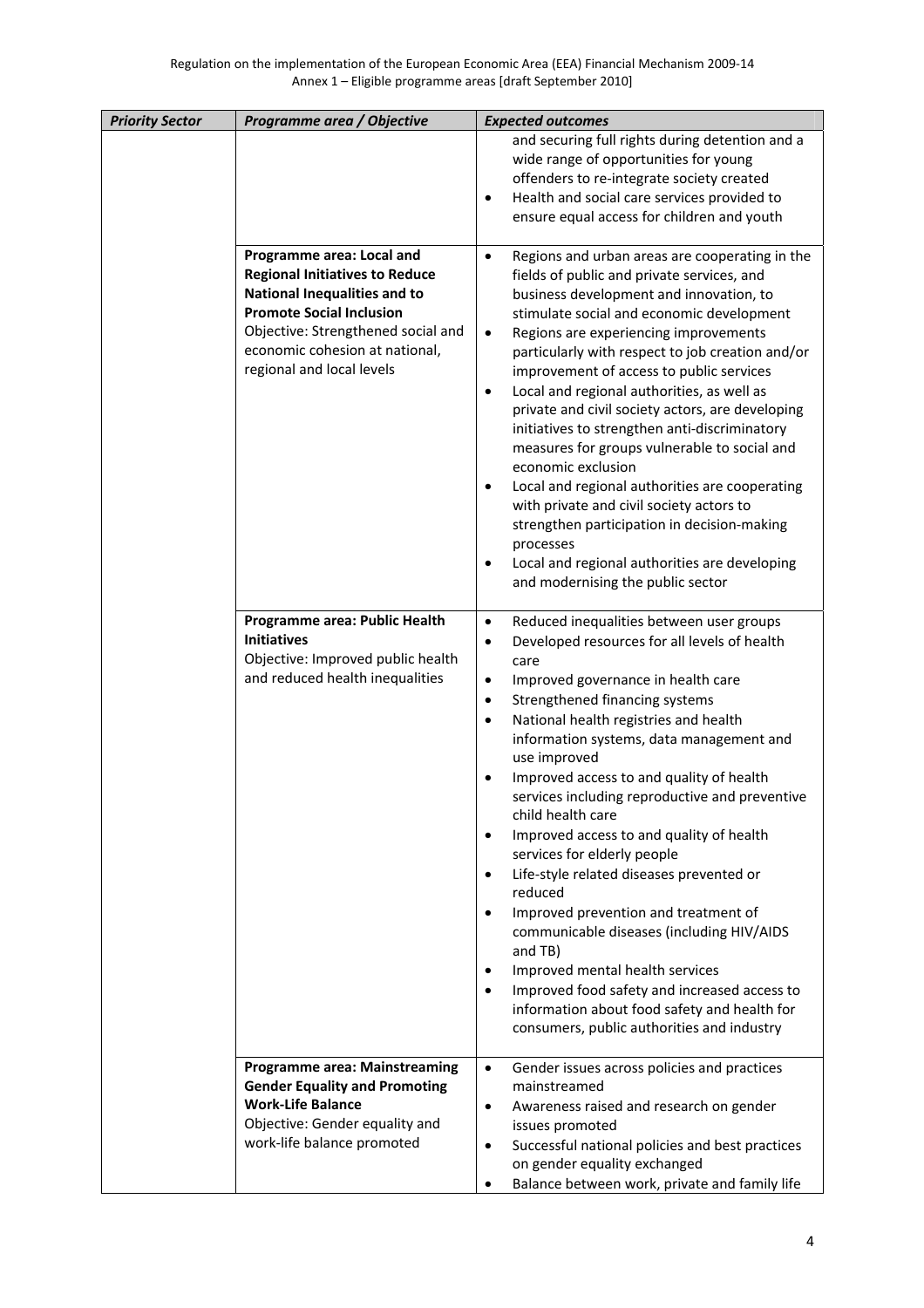| <b>Priority Sector</b>                 | Programme area / Objective                                                                                                                                                                                                                                                                                                                                                 | <b>Expected outcomes</b>                                                                                                                                                                                                                                                                                                                                                                                                                                                                                                                                      |
|----------------------------------------|----------------------------------------------------------------------------------------------------------------------------------------------------------------------------------------------------------------------------------------------------------------------------------------------------------------------------------------------------------------------------|---------------------------------------------------------------------------------------------------------------------------------------------------------------------------------------------------------------------------------------------------------------------------------------------------------------------------------------------------------------------------------------------------------------------------------------------------------------------------------------------------------------------------------------------------------------|
|                                        |                                                                                                                                                                                                                                                                                                                                                                            | improved<br>Gender balance on company boards improved<br>$\bullet$<br>Gender pay gap reduced<br>$\bullet$<br>Gender equality ombudspersons / authorities<br>$\bullet$<br>established<br>Capacity of gender equality organisations and<br>$\bullet$<br>networks strengthened                                                                                                                                                                                                                                                                                   |
|                                        | Programme area: Institutional<br>Framework in the Asylum and<br><b>Migration Sector</b><br>Objective: Ensure the existence of<br>a functioning national migration<br>management system,<br>that safeguards the right to seek<br>asylum and gives special attention<br>to the situation for unaccompanied<br>asylum seeking children (UASC)<br>Programme area: Scholarships | Strengthened institutional framework to<br>$\bullet$<br>ensure legal protection and care for the most<br>vulnerable group of migrants, namely<br>unaccompanied children<br>Well-functioning asylum system in place,<br>$\bullet$<br>enabling asylum-seekers to bring forward their<br>claim for international protection, have their<br>claim processed in due time and be offered<br>accommodation during the processing of their<br>case, or to return voluntary to their country of<br>origin<br>Increased higher education student and staff<br>$\bullet$ |
|                                        | Objective: Enhanced human capital<br>and knowledge base in the<br><b>Beneficiary States</b>                                                                                                                                                                                                                                                                                | mobility between Beneficiary and EEA EFTA<br><b>States</b><br>Increased and strengthened institutional<br>$\bullet$<br>cooperation at all levels of the education sector<br>(school education, higher education, vocational<br>training/education and adult education)<br>between Beneficiary and EEA EFTA States<br>Increased mobility of education sector staff at<br>$\bullet$<br>all levels of education between Beneficiary and<br><b>EEA EFTA States</b>                                                                                                |
| Protecting<br><b>Cultural Heritage</b> | <b>Programme area: Conservation</b><br>and Revitalisation of Cultural and<br><b>Natural Heritage</b><br>Objective: Cultural and natural<br>heritage for future generations<br>safe-guarded and conserved and<br>made publicly accessible                                                                                                                                   | Cultural heritage restored, renovated and<br>$\bullet$<br>protected<br>Cultural history documented<br>٠<br>Local communities further developed and<br>economically sustainable livelihoods<br>established through the revitalisation of<br>cultural and natural heritage<br>Cultural heritage made accessible to the public<br>$\bullet$                                                                                                                                                                                                                      |
|                                        | Programme area: Promotion of<br><b>Diversity in Culture and Arts</b><br>within European Cultural Heritage<br>Objective: Cultural dialogue<br>increased and European identity<br>fostered through understanding of<br>cultural diversity                                                                                                                                    | Contemporary art and culture presented and<br>$\bullet$<br>reaching a broader audience<br>Awareness of cultural diversity raised and<br>$\bullet$<br>intercultural dialogue strengthened<br>Individual citizens' cultural identity<br>$\bullet$<br>strengthened<br>Cultural history documented<br>$\bullet$                                                                                                                                                                                                                                                   |